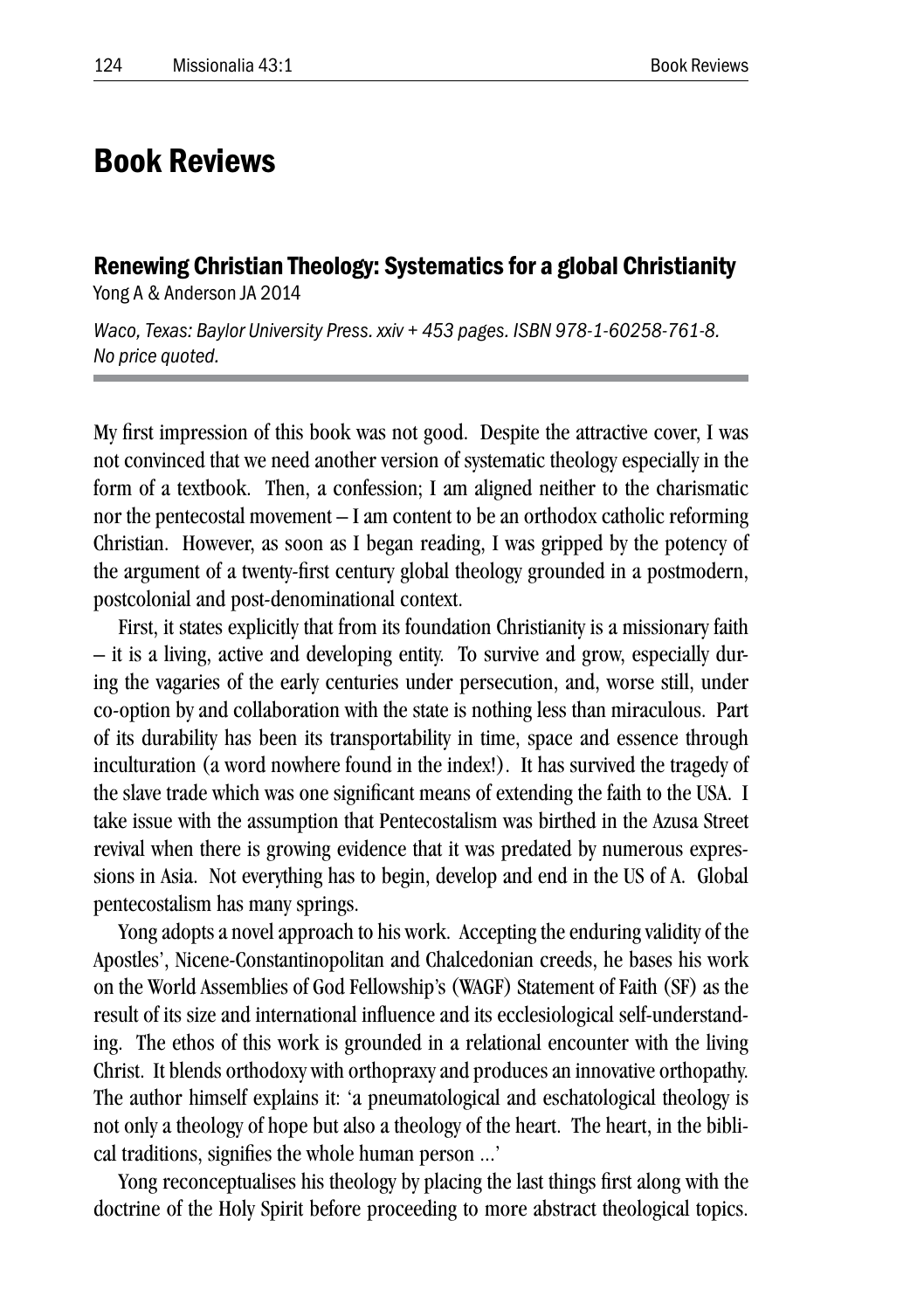He justifies this approach: 'that we pay attention not just to abstractly stated ideas but to desires shaped over time (narratives), feelings (affections), and practices (missional engagement) (:19). Yet it is 'robustly' Trinitarian, the author having taken careful account of the approaches of historical systematic theologies. The chapters are arranged to align with the WAGF SF, beginning primarily with human life and experience. Interpretative glosses supported by distinctive art work are provided by Jonathan Anderson who adds substantially to the attractiveness of the book. However, full page plates with the glosses on the opposite page would have further enhanced the book.

Each chapter begins with a brief narrative reflection on a biblical character and how that person interacted with God's salvation history, and concludes with a list of discussion questions and a brief reading list. A comprehensive bibliography is appended. Due to reasons of space the focus is on the New Testament which is rather limiting. Renewalist readers are free to generalise methodologically for their own traditions. The author regularly refers to the postliberal context, but for myself I find the approach rather liberating as he gives fresh perspectives on hardy topics such has the authority of Scripture. While it does not suit my own theology, nonetheless this book provides an innovative, challenging and stimulating approach to theological reflection and worthy of our serious consideration. It also provides what we have been looking for as Pentecostalism develops. In the author's own words:

Renewalists are fairly new arrivals on the scene of theological academia and thus have barely begun reflecting on matters related to theological method. In practice, they often do not think about doing theology but about living into and out of the scriptural narrative in general and the apostolic message in particular (p.342).

This is a major step forward with a book that is strongly supported by a massive bibliography and the inclusion of the main creeds and statements of faith referred to.

*Reviewer: Prof GA Duncan, Faculty of Theology, University of Pretoria, PRETO-RIA, 0002.(:15)*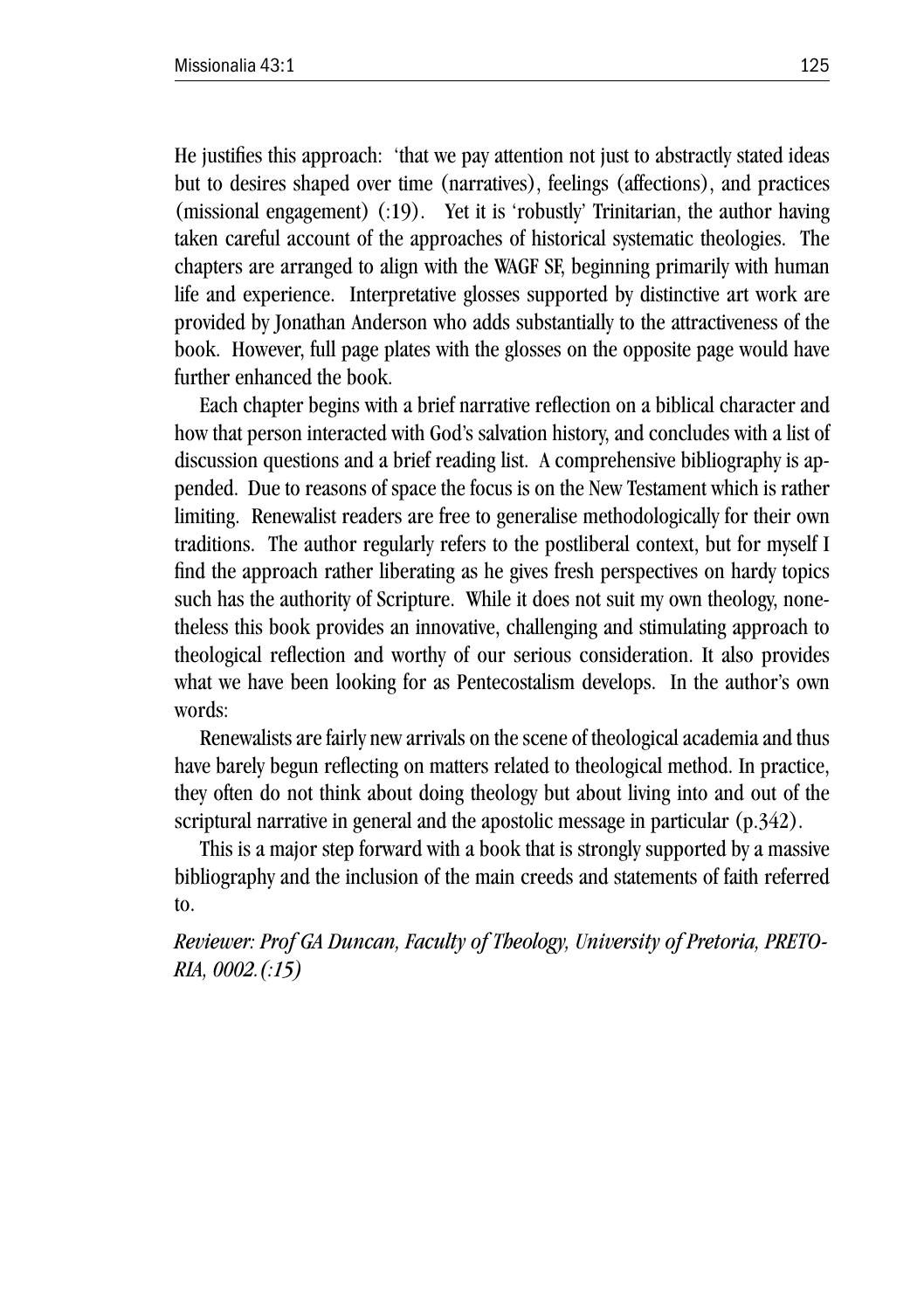## Millennials and Mission: A Generation Faces a Global Challenge Raymo J & J. 2014

*Pasadena, California: William Carey Library. xv+136 pages. ISBN: 978-0-878085- 36-1. Price US\$14.99*

The global missions enterprise, to the extent that it involves the members of each generation passing responsibility for an "unfinished task" to those who follow them, is inherently intergenerational in nature. Jim and Judy Raymo are seasoned mission leaders who possess a keen awareness of this reality. Over a period of more than four decades, these authors have served as missionaries, missionary educators, church leaders, and USA Directors for WEC International. This accumulated experience, which spans more than a generation, has outfitted the Raymos with a unique perspective on the intergenerational nature of the global missions enterprise.

The authors introduce the Millennial Generation (by their definition, those born 1982-2002) as the emerging adult generation that is now charged with carrying forward the baton of global missions. Many years of interacting with young people across Europe, Australia, Canada, and the USA have motivated the Raymos to strive "to understand and respond intelligently" to the generational distinctives they have encountered in relating to the members of this generation (1). In this book, they paint a picture of the Millennials as a unique generation with tremendous potential to impact the world. At the same time, the authors raise a question that has significant bearing on the future of global missions (1): "How will this generation of Christians respond to both dangers that seem pervasive and the global biblical mandate to go to all nations with the teachings and life of Jesus?"

In exploring the makeup of the Millennial generation, the Raymos draw extensively upon sociological sources, data from surveys and interviews, and their own personal experiences in working with young adults. This material is supplemented frequently by paragraph-length written comments from mission-minded Millennials. The authors' careful scholarship, thoughtful reflections upon their rich practical experience, and intentionality in including Millennial voices all enhance the quality of their presentation.

Most of the chapters in this book are devoted to exploring key issues that come to bear on this generation's potential as cross-cultural contributors. Chapter Two provides a compelling start to this investigation. This chapter introduces the Millennials as a generation characterized by both passion and inexperience; they believe they can change the world, but are somewhat unsure of how to proceed. This chapter also describes the challenges presented by the fact that many Millennials